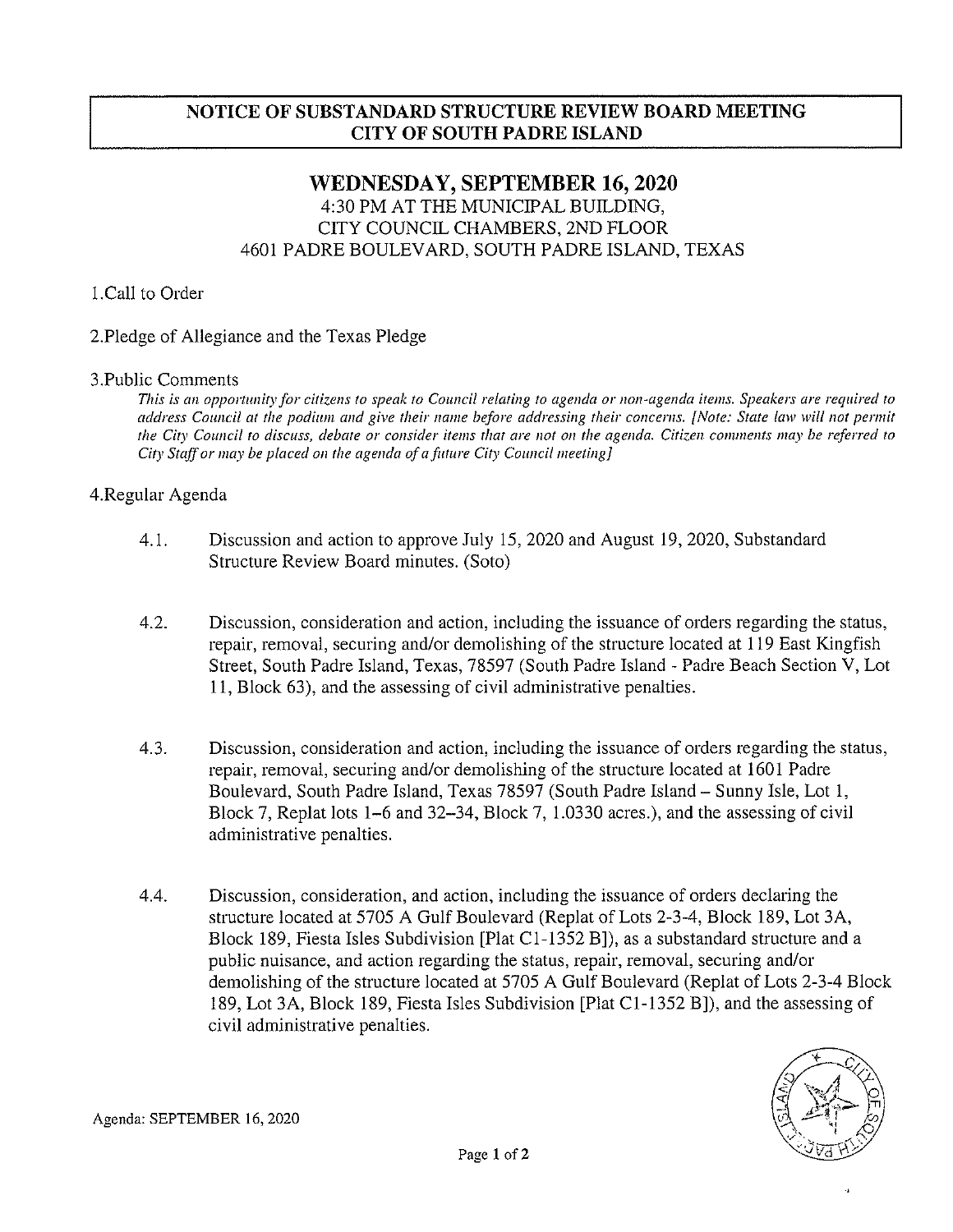$4.5.$ Discussion, consideration, and action, including the issuance of orders declaring the structure located at 5705 B Gulf Boulevard (Replat of Lots 2-3-4, Block 189, Lot 3A, Block 189, Fiesta Isles Subdivision [Plat C1-1352 B]), as <sup>a</sup> substandard structure and <sup>a</sup> public nuisance, and action regarding the status, repair, removal, securing and/or demolishing of the property located at 5705 B Gulf Boulevard (Replat of Lots 2-3-4 Block 189, Lot 3B, Block 189, Fiesta Isles Subdivision [Plat C 1-1352 B]), and the assessing of civil administrative penalties.

5.Adjourn

DATED THIS THE 11TH DAY OF SEPTEMBER

 $\ell$ que Sotø. City Secretary

I. THE UNDERSIGNED AUTHORITY, DO HEREBY CERTIFY THAT THE ABOVE NOTICE OF MEETING OF THE SUBSTANDARD STRUCTURE REVIEW BOARD OF THE CITY OF SOUTH PADRE ISLAND, TEXAS IS A TRUE AND CORRECT COPY OF SAID NOTICE AND THAT <sup>I</sup> POSTED A TRUE AND CORRECT COPY OF SAID NOTICE ON THE BULLETIN BOARD AT CITY HALL/MUNICIPAL BUILDING ON THIS THE 11TH DAY OF SEPTEMBER, AT/OR BEFORE 5:30 PM AND REMAINED SO POSTED CONTINUOUSLY FOR AT LEAST 72 HOURS PRECEDING THE SCHEDULED TIME OF SAID MEETING

Rugger ngelicule Soto.City Secretary

THIS FACILITY IS WHEELCHAIR ACCESSIBLE. AND ACCESSIBLE PARKING SPACES ARE AVAILABLE. REQUESTS FOR ACCOMMODATIONS OR INTERPRETIVE SERVICES MUST BE MADE 48 HOURS PRIOR TO THIS MEETING. PLEASE CONTACT BUILDING OFFICIAL, BELINDA TARVER AT (956)761-8103.

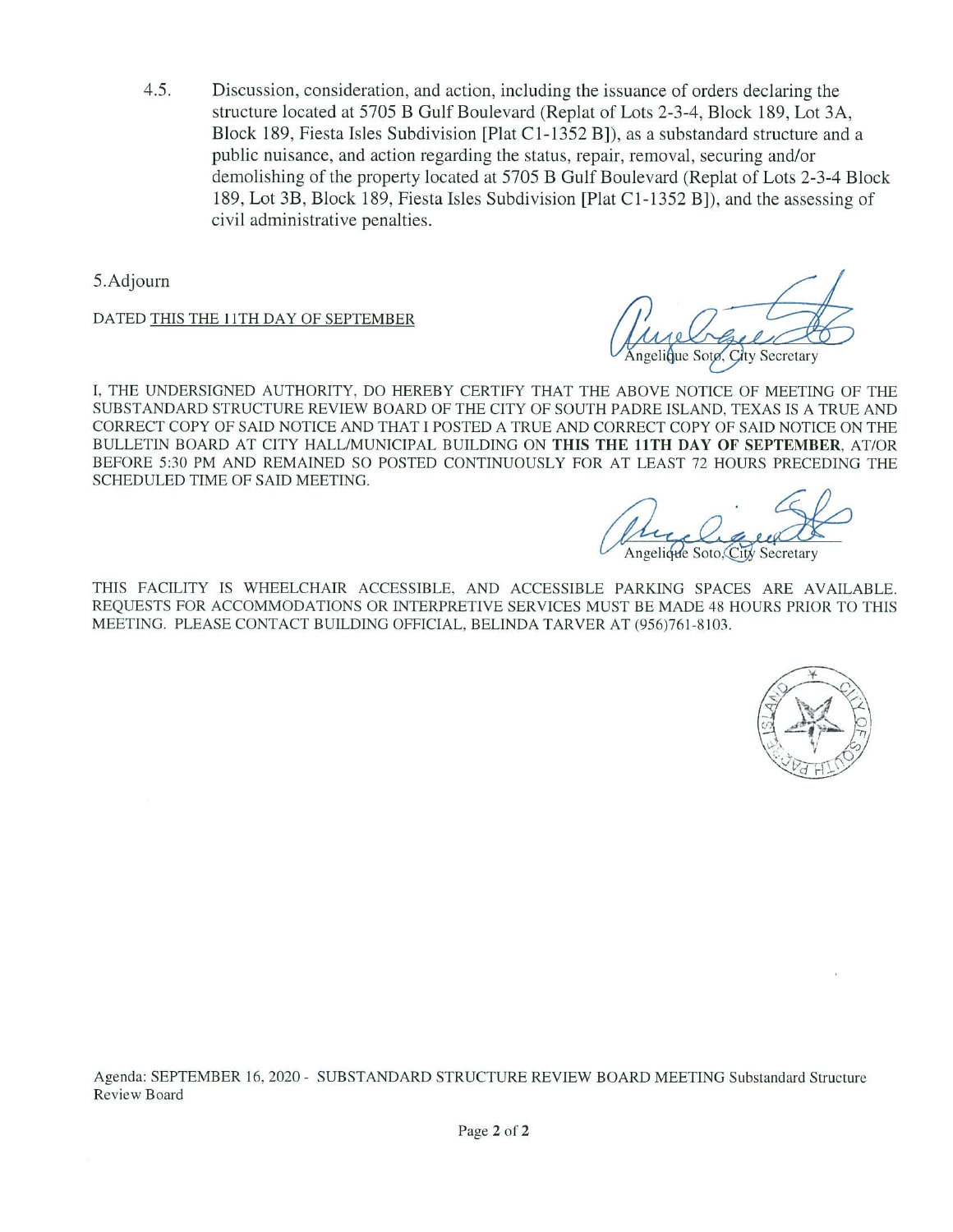**MEETING DATE:** September 16, 2020

**NAME & TITLE:** Nikki Soto, City Secretary

**DEPARTMENT:** City Managers Office

### **ITEM**

Discussion and action to approve July 15, 2020 and August 19, 2020, Substandard Structure Review Board minutes. (Soto)

### **ITEM BACKGROUND**

### **BUDGET/FINANCIAL SUMMARY**

### **COMPREHENSIVE PLAN GOAL**

# **LEGAL REVIEW**

Sent to Legal: Yes Approved by Legal: Yes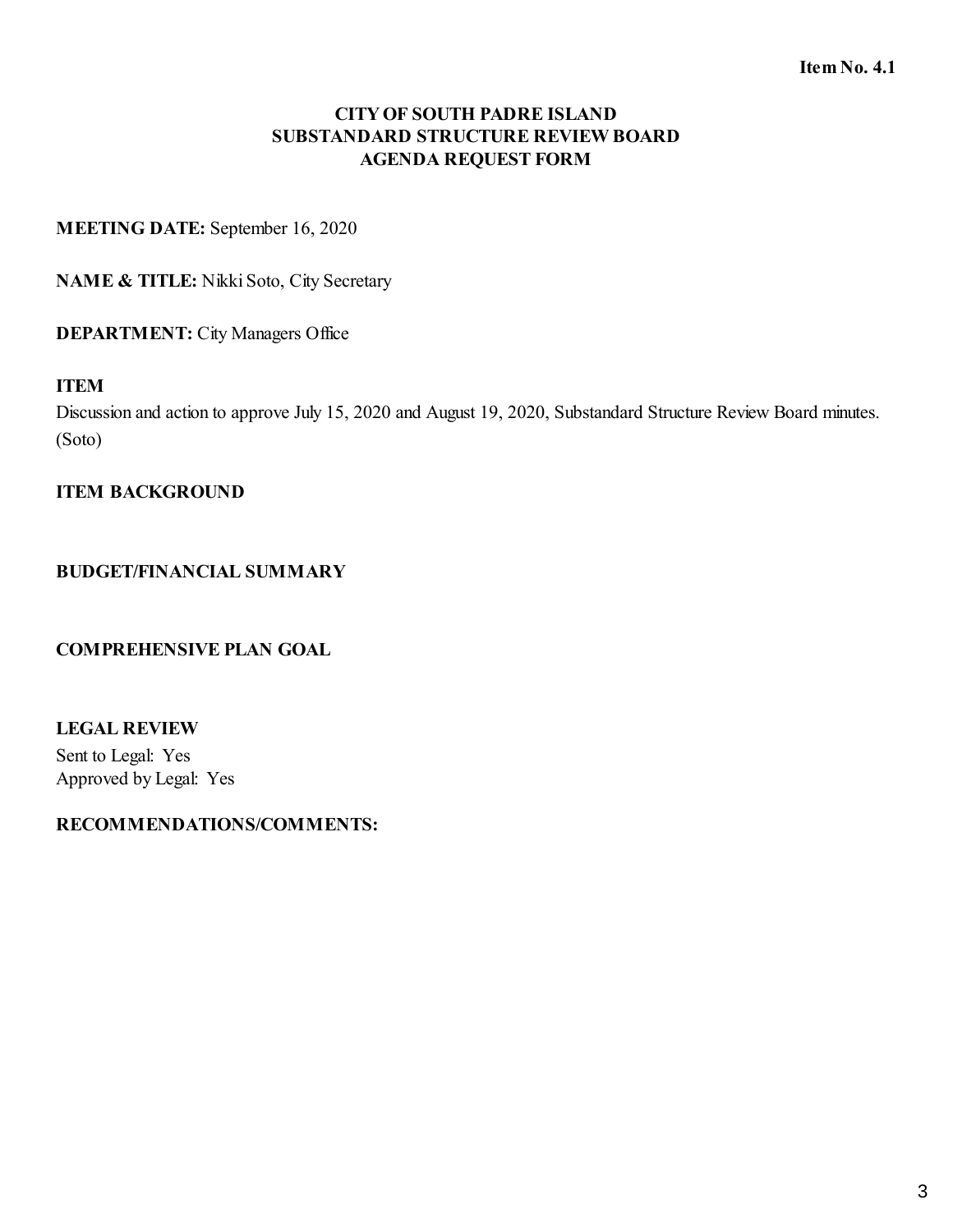#### **MINUTES SUBSTANDARD STRUCTURES REVIEW BOARD MEETING CITY OF SOUTH PADRE ISLAND**

# **WEDNESDAY, JULY 15, 2020**

# **I. CALL TO ORDER**

The Substandard Structure Review Board of the City of South Padre Island, Texas held a Meeting on Wednesday, July 15, 2020 at the Municipal Complex Building, 2nd Floor, 4601 Padre Boulevard, South Padre Island, Texas. Chairman Joe Ricco called the meeting to order at 4:00 p.m. A quorum was present: Board Members Patrick McNulty, Ken Medders, Jr., Kerry Schwartz, Joe Ricco, Alita Bagley and Eva-Jean Dalton.

City staff members present were Director of Operations Wendi Delgado, CVB Director Ed Caum, Fire Chief Jim Pigg, Chief of Police Claudine O'Carroll, Public Works Director Carlos A. Sanchez, Building Official Belinda Tarver, Assistant City Secretary Marta Martinez and City Secretary Angelique Soto.

# **II. PLEDGE OF ALLEGIANCE AND TEXAS PLEDGE**

Chairman Ricco led the Pledge of Allegiance and the Texas Pledge.

## **III. PUBLIC COMMENTS**

None

# **IV. REGULAR AGENDA**

## **A. DISCUSSION AND ACTION TO APPROVE THE JUNE 17, 2020 SUBSTANDARD STRUCTURE REVIEW BOARD MINUTES. (SOTO)**

Board Member McNulty made a motion, seconded by Board Member Schwartz to approve the June 17, 2020 Substandard Structure Review Board Minutes. Motion passed unanimously.

### **V. PUBLIC HEARING AND DISCUSSION AND ACTION**

*PUBLIC HEARING AND DISCUSSION AND ACTION REGARDING THE STATUS, REPAIR, REMOVAL SECURING AND/OR DEMOLISHING OF THE STRUCTURE LOCATED AT 119 EAST KINGFISH STREET, SOUTH PADRE ISLAND, TEXAS 78597 (SOUTH PADRE ISLAND – PADRE BEACH SECTION V, LOT11, BLOCK 63), AND THE ASSESSING OF CIVIL ADMINISTRATIVE PENALTIES.*

### **A. PUBLIC HEARING TO DISCUSS AND RECEIVE COMMENTS FROM CITY BUILDING OFFICIALS, THE OWNERS, AND MEMBERS OF THE PUBLIC REGARDING THE STATUS, REPAIR, REMOVAL, SECURING, OR DEMOLISHING OF THE STRUCTURE LOCATED AT 119 EAST KINGFISH STREET, SOUTH PADRE**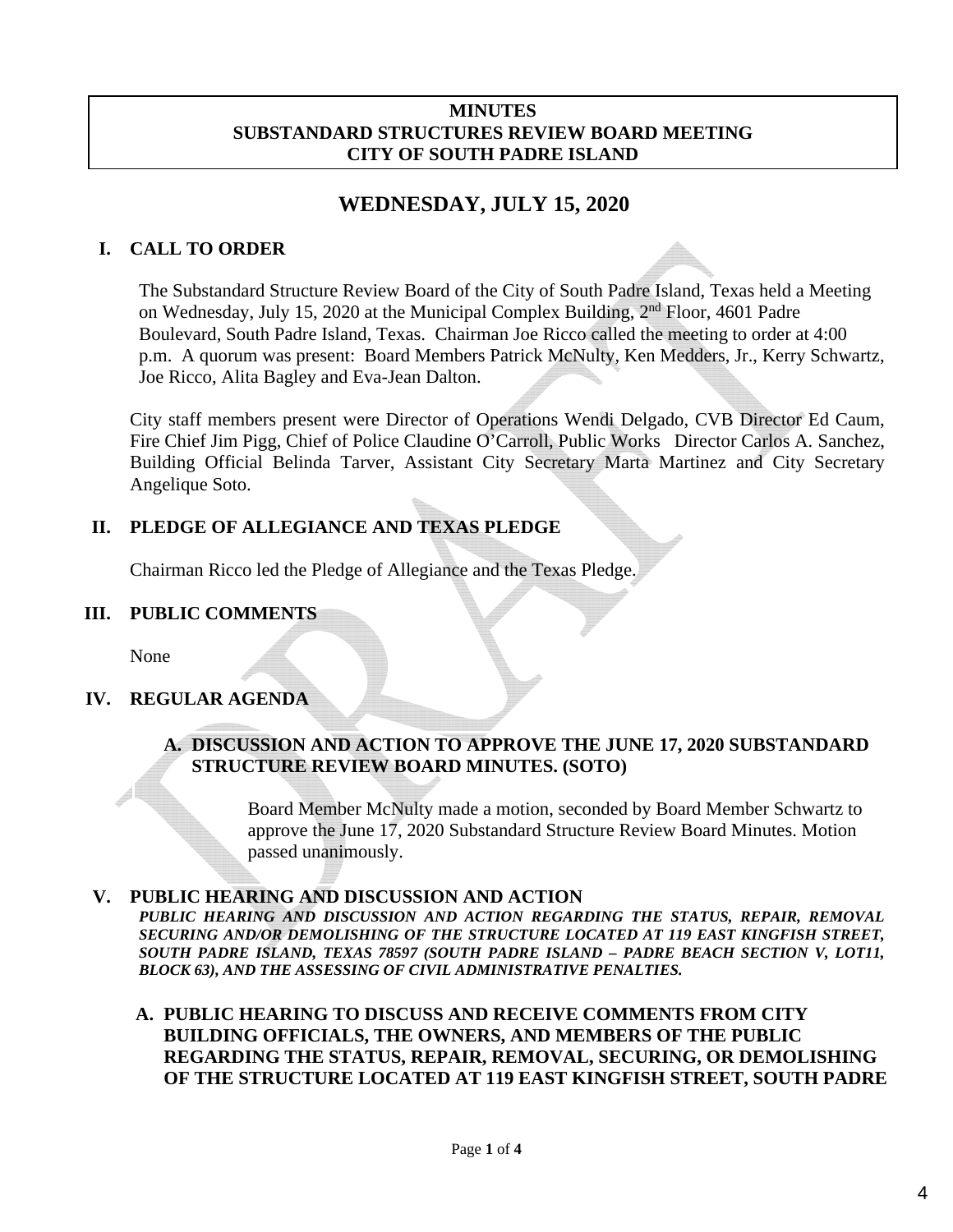## **ISLAND, TEXAS, 78597 (SOUTH PADRE ISLAND – PADRE BEACH SECTION V, LOT 11, BLOCK (63).**

At 4:01 p.m., Chairman Ricco opened the Public Hearing.

Building Official Belinda Tarver provided a status update and that there have been no permits or applications submitted.

Proponents: Guadalupe Maldonoado Opponents: None

Chairman Ricco closed the Public Hearing at 4:08 p.m.

### **B. DISCUSSION, CONSIDERATION, AND ACTION, INCLUDING THE ISSUANCE OF ORDERS REGARDING THE STATUS, REPAIR, REMOVAL, SECURING, AND/OR DEMOLISHING OF THE STRUCTURE LOCATED AT 119 EAST KINGFISH STREET, SOUTH PADRE ISLAND, TEXAS, 78597 (SOUTH PADRE ISLAND - PADRE BEACH SECTION V, LOT 11, BLOCK 63), AND THE ASSESSING OF CIVIL ADMINISTRATIVE PENALTIES.**

Chairman Ricco made a motion, seconded by Board Member McNulty that the deadline to submit a letter of credit in the amount to cover the required demolition and/or repair work be extended until August 15, 2020; and the deadline to submit all necessary permits be extended until August 30, 2020; and the deadline to submit a detailed plan and time schedule for the required demolition and/or repair work be extended until August 30, 2020; and the deadline to commence the required demolition and/or repair work be extended until September 15, 2020; and the assessment of civil administrative penalties be stayed and abated as of July 6, 2020. Motion carried unanimously.

### **VI. PUBLIC HEARING AND DISCUSSION AND ACTION**

*PUBLIC HEARING AND ACTION REGARDING THE STATUS, REPAIR, REMOVAL SECURING AND/OR DEMOLISHING OF THE STRUCTURE DESCRIBED AS LOCATED AT 229 WEST HIBISCUS, SOUTH PADRE ISLAND, TEXAS 78597 (SOUTH PADRE ISLAND – PADRE BEACH SECTION VIII, LOT11, BLOCK 116), AND THE ASSESSING OF CIVIL ADMINISTRATIVE PENALTIES.* 

**A. PUBLIC HEARING TO DISCUSS AND RECEIVE COMMENTS FROM CITY BUILDING OFFICIALS, THE OWNER, AND MEMBERS OF THE PUBLIC, POSSIBLE DISCUSSION AND ACTION, REGARDING THE STATUS, REPAIR, REMOVAL, SECURING, AND/OR DEMOLISHING OF THE STRUCTURE LOCATED AT 229 WEST HIBISCUS, SOUTH PADRE ISLAND, TEXAS, 78597 (SOUTH PADRE ISLAND – PADRE BEACH SECTION VIII, BLOCK 116 ).** 

At 4:10 p.m., Chairman Ricco opened the Public Hearing.

Building Official Belinda Tarver provided a status update and that applications have been submitted and due to COVID-19 the engineer has requested 30 days to work on the plans.

Proponents: None Opponents: None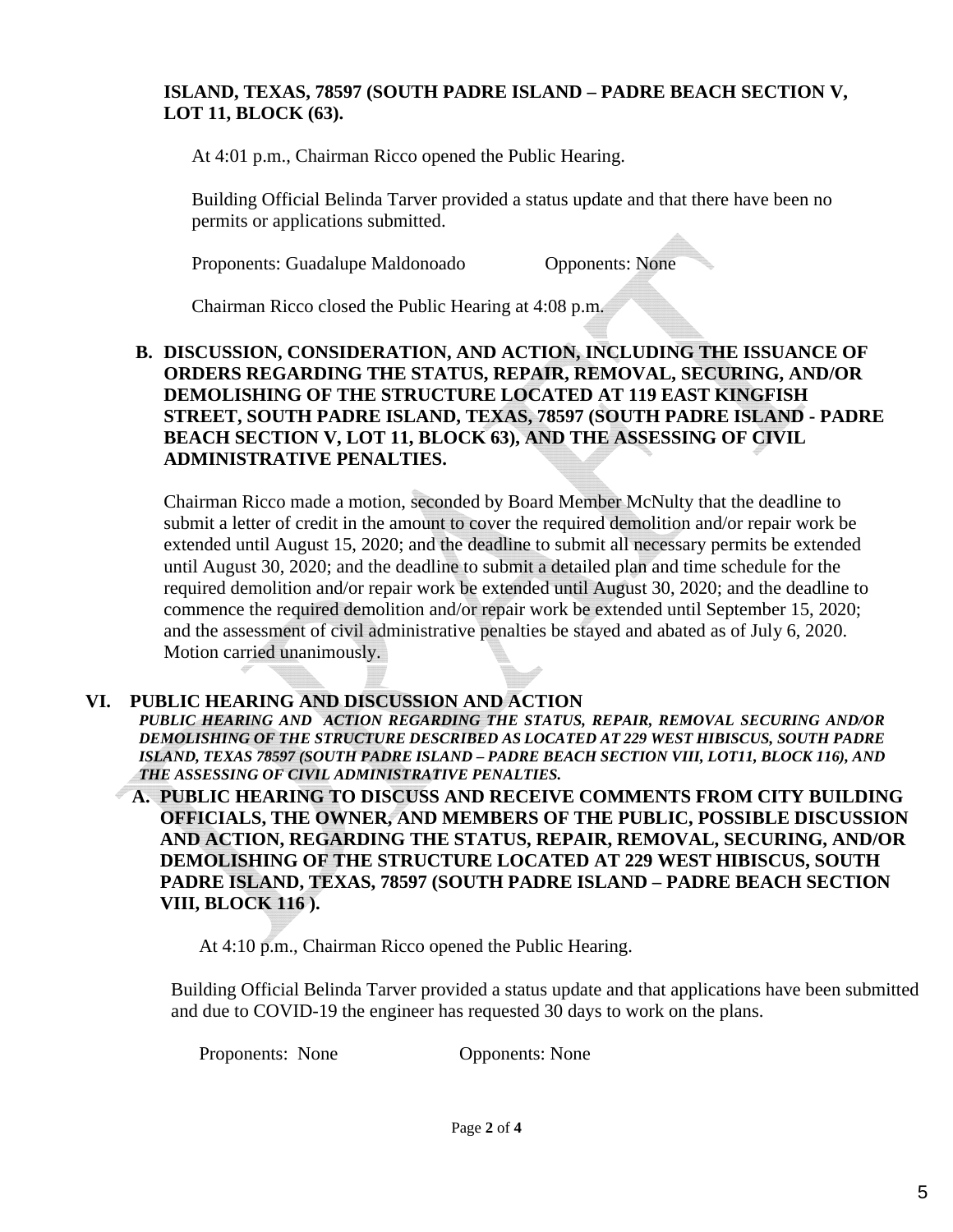Chairman Ricco closed the Public Hearing at 4:12 p.m.

### **B. DISCUSSION, CONSIDERATION, AND ACTION, INCLUDING THE ISSUANCE OF ORDERS DECLARING THE STRUCTURE LOCATED AT 229 WEST HIBISCUS, SOUTH PADRE ISLAND, TEXAS 78597(SOUTH PADRE ISLAND – PADRE BEACH SECTION VIII, BOCK 116) AS A SUBSTANDARD STRUCTURE AND A PUBLIC NUISANCE, AND ACTION REGARDING THE STATUS, REPAIR, REMOVAL, SECURING AND/OR DEMOLISHING OF THE PROPERTY LOCATED AT 229 WEST HIBISCUS, SOUTH PADRE ISLAND, TEXAS 78597(SOUTH PADRE ISLAND – PADRE BEACH SECTION VIII, BOCK 116), AND THE ASSESSING CIVIL ADMINISTRATIVE PENALTIES.**

Chairman Ricco made a motion, seconded by Board Member Schwartz that an order be entered finding the structure located at 229 West Hibiscus is dilapidated, substandard, in violation of minimum building standards, unfit for human habitation, constitutes a hazard to the health, safety, and welfare of citizens and likely to endanger persons and property, and constitutes a nuisance; and the owner submit all necessary permits by September 15, 2020; and the owner submit a detailed plan and time schedule for the commencement and performance of the required demolition and/or repairs by September 15, 2020; and the owner secure the structure from unauthorized entry within 72 hours from July 15, 2020; and the owner submit a surety bond or letter of credit in the amount to cover the required demolition and/or repair work by September 15, 2020; and the owner begin the required demolition and/or repair work by September 15, 2020. Motion carried unanimously.

### **VII. PUBLIC HEARING AND DISCUSSION AND ACTION**

PUBLIC HEARING AND DISCUSSION AND ACTION REGARDING THE STATUS, REPAIR, REMOVAL *SECURING AND/OR DEMOLISHING OF THE STRUCTURE LOCATED AT 1601 PADRE BOULEVARD, SOUTH PADRE ISLAND, TEXAS 78597 (SOUTH PADRE ISLAND – SUNNY ISLE, LOT 1, BLOCK 7, REPLAT OF LOTS 1–6 AND 32–34, BLOCK 7, 1.0330 ACRES.), AND THE ASSESSING OF CIVIL ADMINISTRATIVE PENALTIES.*

**A. PUBLIC HEARING TO DISCUSS AND RECEIVE COMMENTS FROM CITY BUILDING OFFICIALS, THE OWNERS, AND MEMBERS OF THE PUBLIC REGARDING THE STATUS, REPAIR, REMOVAL, SECURING, OR DEMOLISHING OF THE STRUCTURE LOCATED AT 1601 PADRE BOULEVARD, SOUTH PADRE ISLAND, TEXAS 78597 (SOUTH PADRE ISLAND – SUNNY ISLE, LOT 1, BLOCK 7, REPLAT OF LOTS 1-6 AND 32-34, BLOCK 7, 1.0330 ACRES).**

Building Official Belinda Tarver provided a status update and has received a performance bond in the amount of \$250,000 demolition permit has been submitted. At 4:14 p.m., Chairman Ricco opened the Public Hearing.

Proponents: Manny Amayal/Roberto Ruiz Opponents: None

Chairman Ricco closed the Public Hearing at 4:48 p.m.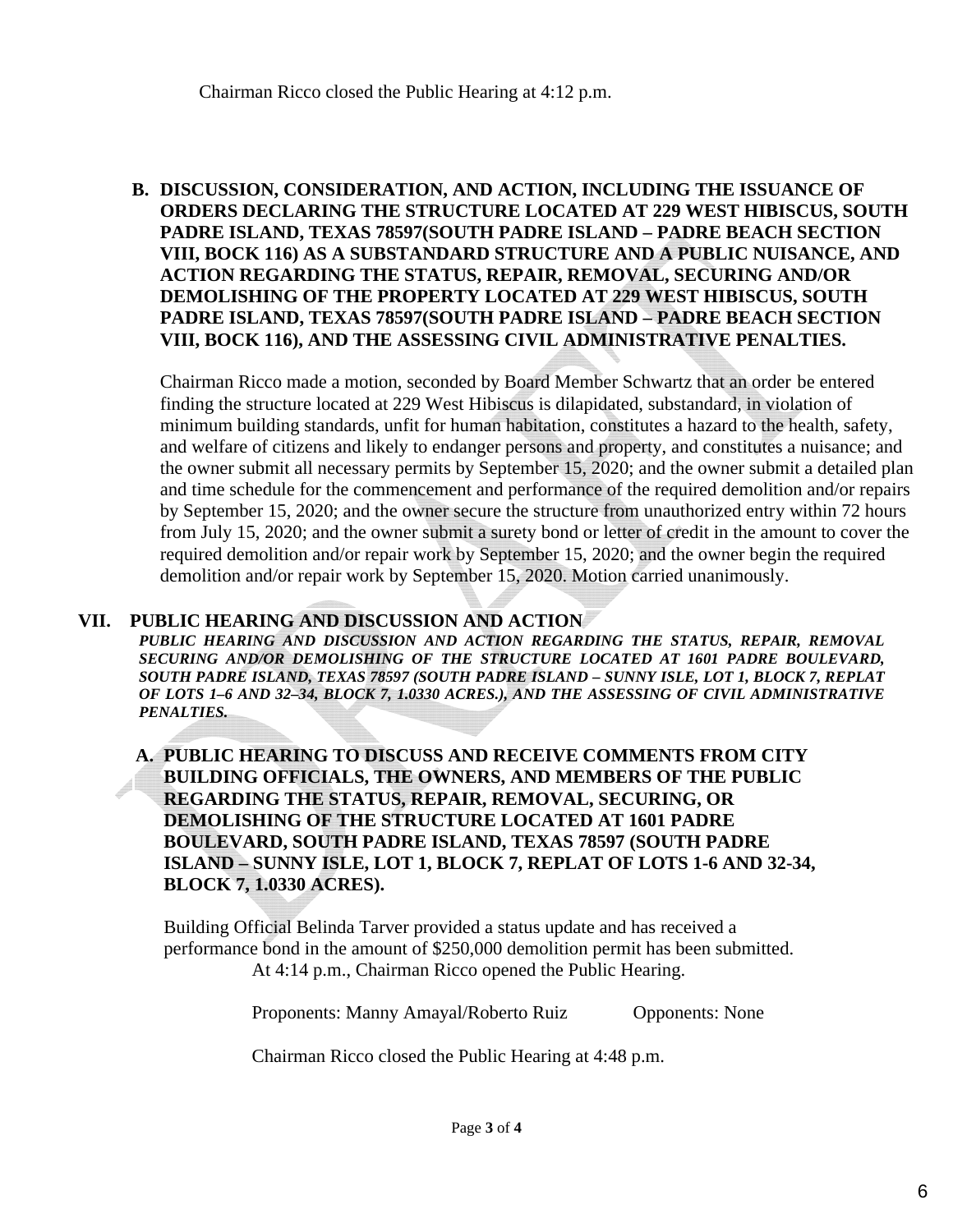**B. DISCUSSION, CONSIDERATION AND ACTION, INCLUDING THE ISSUANCE OF ORDERS REGARDING THE STATUS, REPAIR, REMOVAL, SECURING AND/OR DEMOLISHING OF THE STRUCTURE LOCATED AT 1601 PADRE BOULEVARD, SOUTH PADRE ISLAND, TEXAS 78597 (SOUTH PADRE ISLAND – SUNNY ISLE, LOT 1, BLOCK 7, REPLAT LOTS 1–6 AND 32–34, BLOCK 7, 1.0330 ACRES.), AND THE ASSESSING OF CIVIL ADMINISTRATIVE PENALTIES.**

Chairman Ricco made a motion, seconded by Board Member McNulty that the deadline to submit a surety bond, letter of credit, or a promissory note to the amount of raising the foundation demolition be extended until September 1, 2020; and the deadline to submit a detailed plan and time schedule for the required demolition and/or repair work be extended until September 1, 2020; and the deadline to commence the required demolition and/or repair work be extended until September 1, 2020; and the assessment of civil administrative penalties be continued at \$500.00 per day until the surety bond, letter of credit, or promissory note is in place; and that the value of the surety bond, letter of credit, or promissory note in the amount of \$450,000 with secure property. Motion passes on a 5 to 1 vote with Board Member Medders casting a nay vote.

# **VIII. ADJOURN**

There being no further business, Chairman Ricco adjourned the meeting at 5:02 p.m.

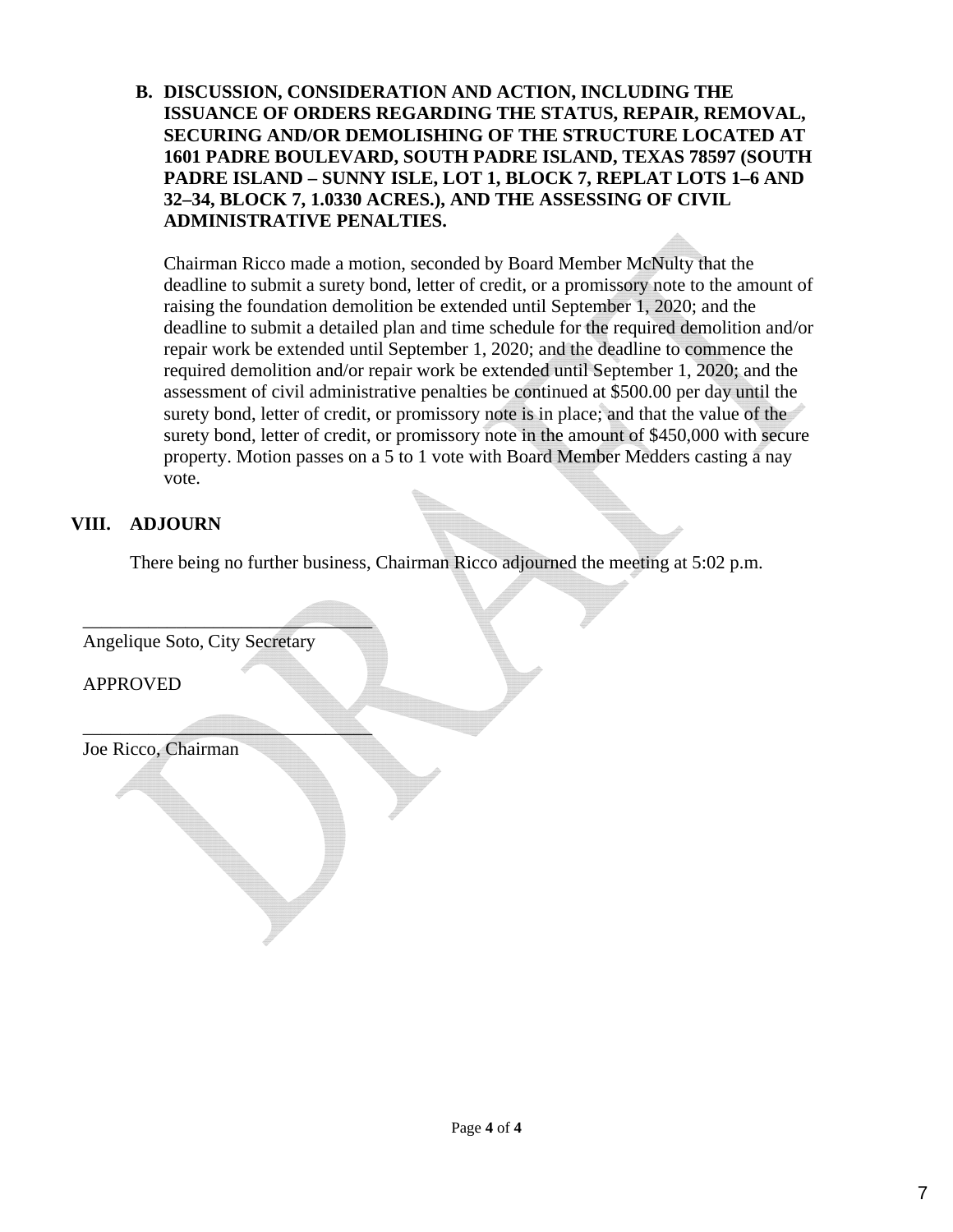### **MINUTES SUBSTANDARDS STRUCTURE REVIEW BOARD MEETING CITY OF SOUTH PADRE ISLAND**

# **WEDNESDAY, AUGUST 19, 2020**

# **I. CALL TO ORDER**

The Substandard Structure Review Board of the City of South Padre Island, Texas held a Meeting on Wednesday, August 19, 2020 at the Municipal Complex Building, 2nd Floor, 4601 Padre Boulevard, South Padre Island, Texas. Chairman Joe Ricco called the meeting to order at 4:30 p.m. A quorum was present: Board Members Patrick McNulty, Ken Medders, Jr., Kerry Schwartz, Joe Ricco, Alita Bagley and Eva-Jean Dalton.

City staff members present were City Manager Randy Smith, Director of Operations Wendi Delgado, Fire Chief Jim Pigg, Police Chief Claudine O'Carroll, Public Works Director Carlos Sanchez, Building Official Belinda Tarver, Assistant City Secretary Marta Martinez and City Secretary Angelique Soto.

# **II. PLEDGE OF ALLEGIANCE AND TEXAS PLEDGE**

Chairman Ricco led the Pledge of Allegiance and the Texas Pledge.

### **III. PUBLIC COMMENTS**

None.

# **IV. REGULAR AGENDA**

## **V. DISCUSSION, CONSIDERATION AND POSSIBLE ACTION REGARDING THE STATUS, REPAIR, REMOVAL, SECURING AND/OR DEMOLISHING OF THE STRUCTURE LOCATED AT 1601 PADRE BOULEVARD, SOUTH PADRE ISLAND, TEXAS 78597.**

Chairman Ricco made a motion, seconded by Board Member Medders to continue the civil penalties until either a surety bond or a note submitted for collateral that does not have any liens against and has sufficient equity to cover the demolition. Motion carried on a 5 to 1 vote with Board Member Medders casting a nay vote.

### **VI. DISCUSSION, CONSIDERATION, AND POSSIBLE ACTION REGARDING THE STATUS, REPAIR, REMOVAL, SECURING, AND/OR DEMOLISHING OF THE STRUCTURE LOCATED AT 119 EAST KINGFISH STREET, SOUTH PADRE ISLAND, TEXAS, 78597 (SOUTH PADRE ISLAND - PADRE BEACH SECTION V, LOT 11, BLOCK 63).**

Chairman Ricco made a motion, seconded by Board Member Schwartz to table this item until the next meeting. Motion passes unanimously.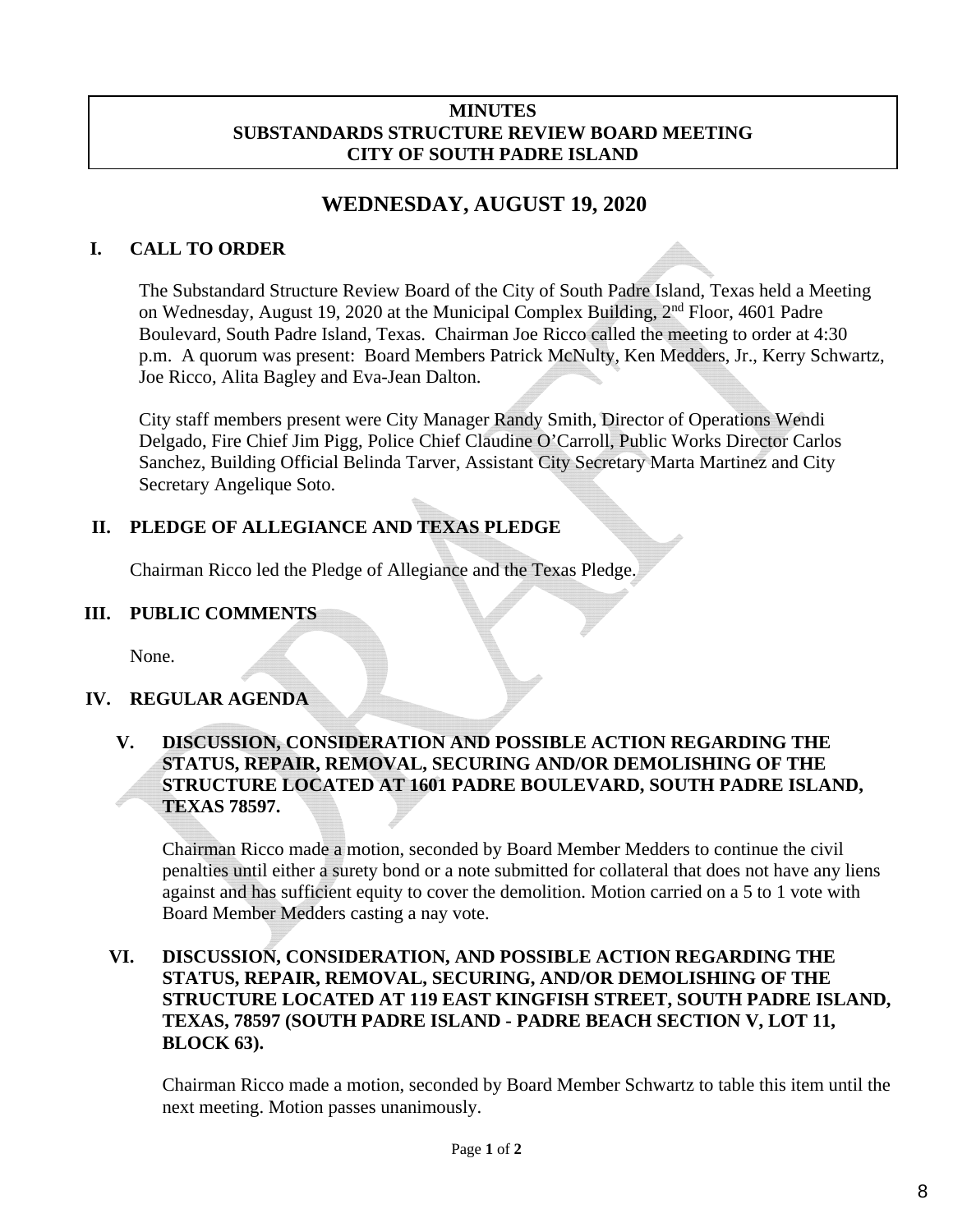# **VII. ADJOURN**

There being no further business, Chairman Ricco adjourned the meeting at 5:06 p.m.

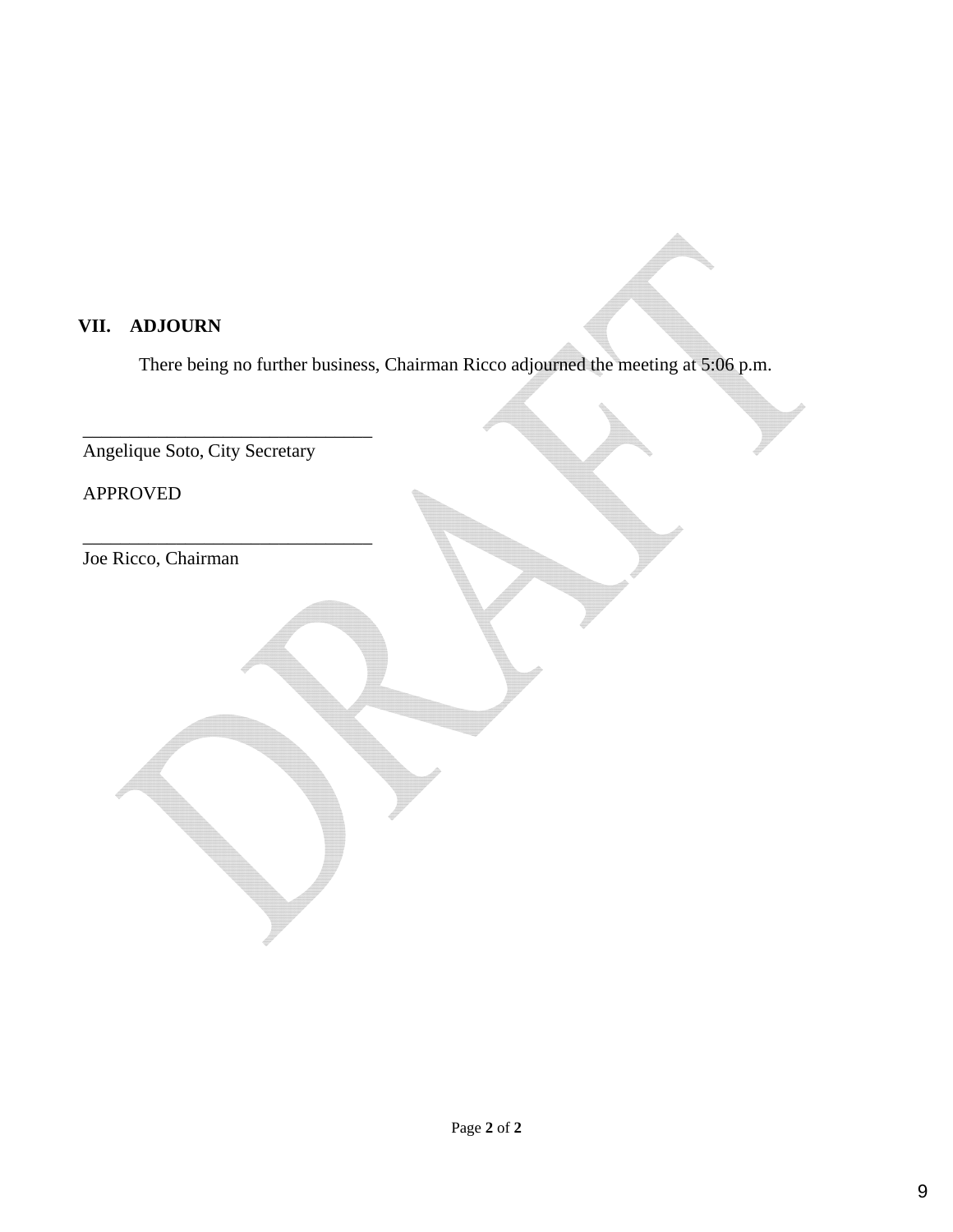**MEETING DATE:** September 16, 2020

**NAME & TITLE:** Nikki Soto, City Secretary

### **DEPARTMENT:** City Council

### **ITEM**

Discussion, consideration and action, including the issuance of orders regarding the status, repair, removal, securing and/or demolishing of the structure located at 119 East Kingfish Street, South Padre Island, Texas, 78597 (South Padre Island - Padre Beach Section V, Lot 11, Block 63), and the assessing of civil administrative penalties.

### **ITEM BACKGROUND**

### **BUDGET/FINANCIAL SUMMARY**

#### **COMPREHENSIVE PLAN GOAL**

**LEGAL REVIEW** Sent to Legal: Approved by Legal: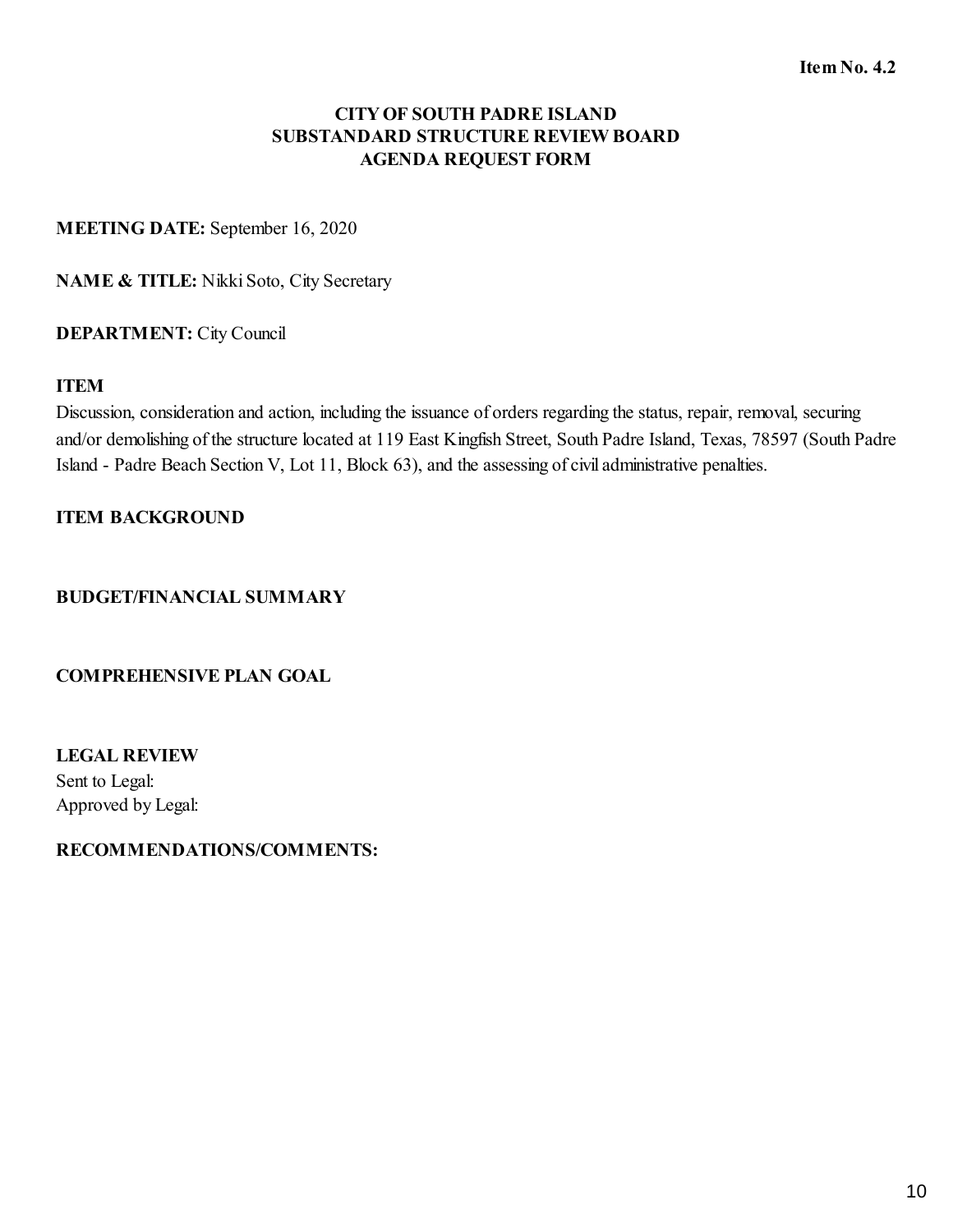### **MEETING DATE:** September 16, 2020

**NAME & TITLE:** Nikki Soto, City Secretary

### **DEPARTMENT:** City Council

### **ITEM**

Discussion, consideration and action, including the issuance of orders regarding the status, repair, removal, securing and/or demolishing of the structure located at 1601 Padre Boulevard, South Padre Island, Texas 78597 (South Padre Island – Sunny Isle, Lot 1, Block 7, Replat lots 1–6 and 32–34, Block 7, 1.0330 acres.), and the assessing of civil administrative penalties.

### **ITEM BACKGROUND**

### **BUDGET/FINANCIAL SUMMARY**

#### **COMPREHENSIVE PLAN GOAL**

**LEGAL REVIEW** Sent to Legal: Approved by Legal: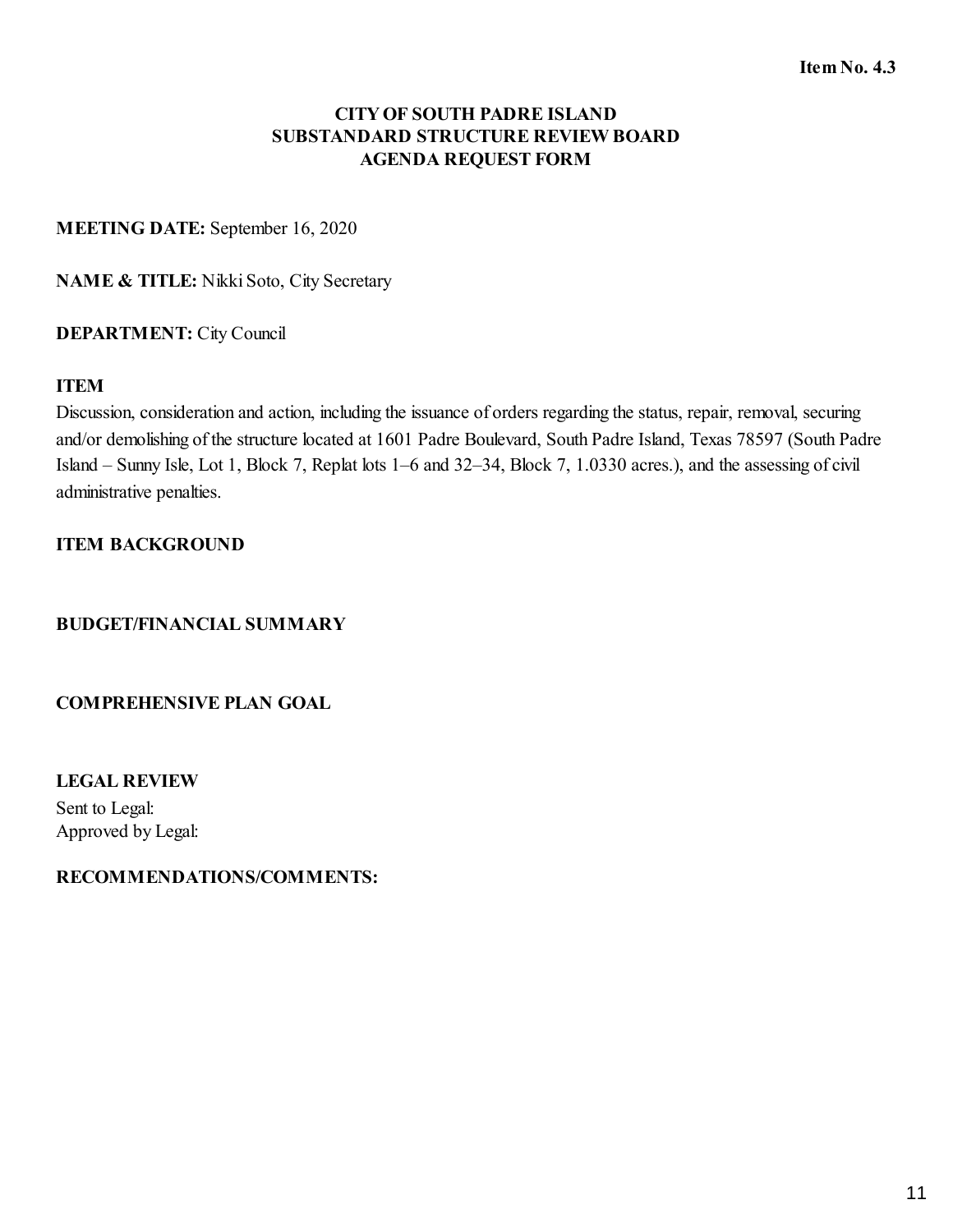**MEETING DATE:** September 16, 2020

**NAME & TITLE:** Nikki Soto, City Secretary

### **DEPARTMENT:** City Council

### **ITEM**

Discussion, consideration, and action, including the issuance of orders declaring the structure located at 5705 A Gulf Boulevard (Replat of Lots 2-3-4, Block 189, Lot 3A, Block 189, Fiesta Isles Subdivision [Plat C1-1352 B]), as a substandard structure and a public nuisance, and action regarding the status, repair, removal, securing and/or demolishing of the structure located at 5705 A Gulf Boulevard (Replat of Lots 2-3-4 Block 189, Lot 3A, Block 189, Fiesta Isles Subdivision [Plat C1-1352 B]), and the assessing of civil administrative penalties.

### **ITEM BACKGROUND**

### **BUDGET/FINANCIAL SUMMARY**

### **COMPREHENSIVE PLAN GOAL**

**LEGAL REVIEW**

Sent to Legal: Approved by Legal: